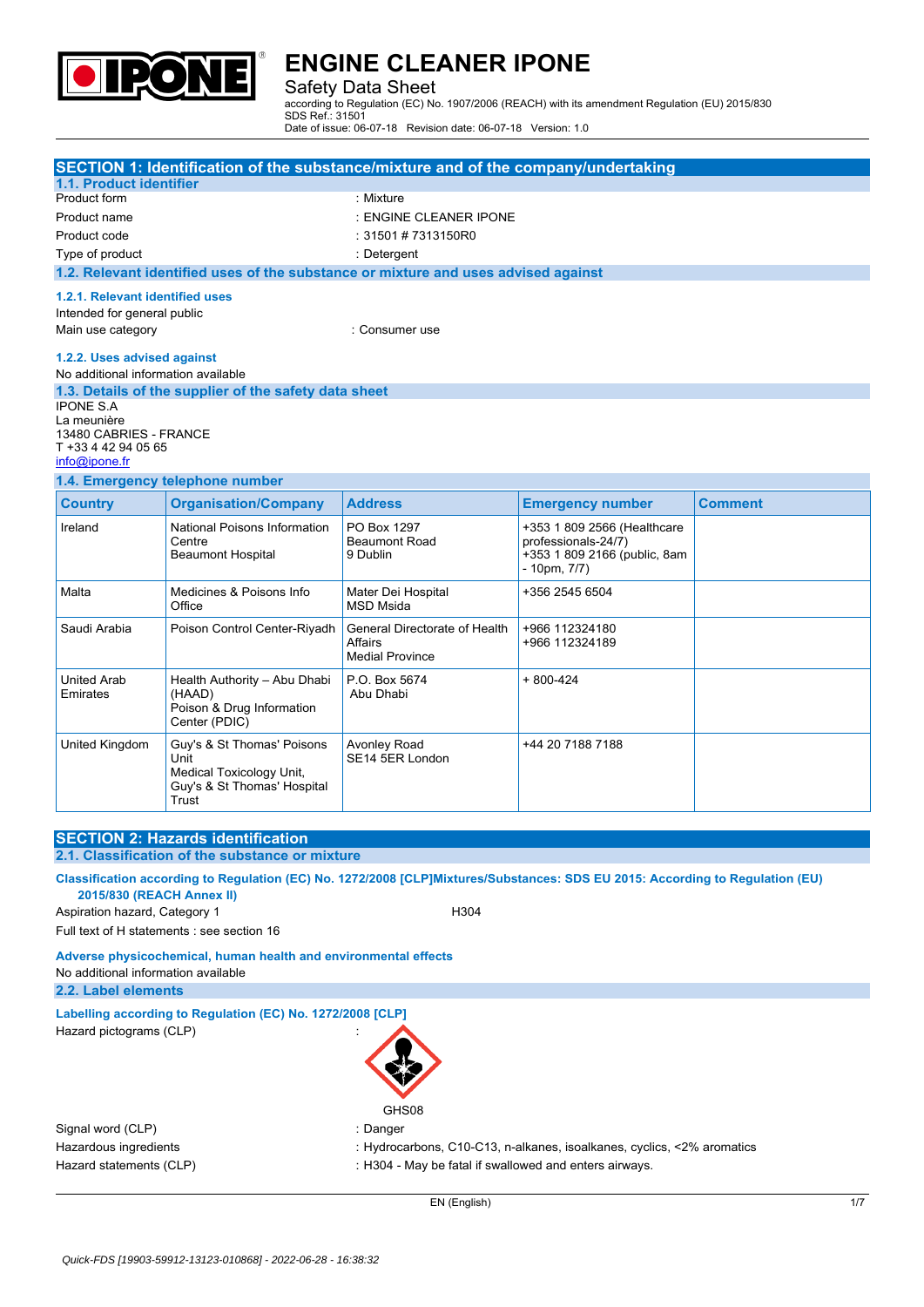### Safety Data Sheet

according to Regulation (EC) No. 1907/2006 (REACH) with its amendment Regulation (EU) 2015/830

| Precautionary statements (CLP)      | : P101 - If medical advice is needed, have product container or label at hand. |
|-------------------------------------|--------------------------------------------------------------------------------|
|                                     | P102 - Keep out of reach of children.                                          |
|                                     | P260 - Do not breathe vapours.                                                 |
|                                     | P262 - Do not get in eyes, on skin, or on clothing.                            |
|                                     | P301+P310 - IF SWALLOWED: Immediately call a POISON CENTER, a doctor.          |
|                                     | P331 - Do NOT induce vomiting.                                                 |
|                                     | P405 - Store locked up.                                                        |
|                                     | P501 - Dispose of contents/container in accordance with local regulations.     |
| <b>EUH-statements</b>               | : EUH066 - Repeated exposure may cause skin dryness or cracking.               |
| Child-resistant fastening           | : Applicable                                                                   |
| Tactile warning                     | : Applicable                                                                   |
| 2.3. Other hazards                  |                                                                                |
| No additional information available |                                                                                |

### **SECTION 3: Composition/information on ingredients**

#### **3.1. Substances** Not applicable

**3.2. Mixtures**

| <b>J.A. MIALUIGO</b>                                                                           |                                                                           |               |                                                                                     |
|------------------------------------------------------------------------------------------------|---------------------------------------------------------------------------|---------------|-------------------------------------------------------------------------------------|
| <b>Name</b>                                                                                    | <b>Product identifier</b>                                                 | $\frac{9}{6}$ | <b>Classification according to</b><br><b>Requlation (EC) No.</b><br>1272/2008 [CLP] |
| Hydrocarbons, C10-C13, n-alkanes, isoalkanes,<br>cyclics, <2% aromatics                        | (EC-No.) 918-481-9<br>(REACH-no) 01-2119457273-39                         | 80-100        | Asp. Tox. 1, H304                                                                   |
| Kerosine (petroleum)                                                                           | (CAS-No.) 8008-20-6                                                       | $5 - 10$      | Acute Tox. 4 (Oral), H302<br>Asp. Tox. 1, H304                                      |
| (2-methoxymethylethoxy)propanol<br>substance with national workplace exposure limit(s)<br>(FR) | (CAS-No.) 34590-94-8<br>(EC-No.) 252-104-2<br>(REACH-no) 01-2119450011-60 | $1 - 10$      | Not classified                                                                      |

Full text of H-statements: see section 16

| <b>SECTION 4: First aid measures</b>                                            |                                                                                                                                       |  |
|---------------------------------------------------------------------------------|---------------------------------------------------------------------------------------------------------------------------------------|--|
| 4.1. Description of first aid measures                                          |                                                                                                                                       |  |
| First-aid measures general                                                      | : Never give anything by mouth to an unconscious person. If medical advice is needed, have<br>product container or label at hand.     |  |
| First-aid measures after inhalation                                             | : If breathing is difficult, remove victim to fresh air and keep at rest in a position comfortable<br>for breathing.                  |  |
| First-aid measures after skin contact                                           | : Remove contaminated clothes. Wash skin with plenty of water. Wash contaminated<br>clothing before reuse.                            |  |
| First-aid measures after eye contact                                            | : IF IN EYES: Rinse cautiously with water for several minutes. Remove contact lenses, if<br>present and easy to do. Continue rinsing. |  |
| First-aid measures after ingestion                                              | : Do NOT induce vomiting. Immediately call a POISON CENTER/doctor.                                                                    |  |
| 4.2. Most important symptoms and effects, both acute and delayed                |                                                                                                                                       |  |
| Symptoms/effects after skin contact                                             | : Repeated exposure may cause skin dryness or cracking.                                                                               |  |
| Symptoms/effects after ingestion                                                | : May be fatal if swallowed and enters airways.                                                                                       |  |
| 4.3. Indication of any immediate medical attention and special treatment needed |                                                                                                                                       |  |

Treat symptomatically.

| <b>SECTION 5: Firefighting measures</b>                    |                                                                                                      |
|------------------------------------------------------------|------------------------------------------------------------------------------------------------------|
| 5.1. Extinguishing media                                   |                                                                                                      |
| Suitable extinguishing media                               | : Carbon dioxide. Water spray. Dry powder. Sand.                                                     |
| Unsuitable extinguishing media                             | : Do not use a heavy water stream.                                                                   |
| 5.2. Special hazards arising from the substance or mixture |                                                                                                      |
| Hazardous decomposition products in case of fire           | : Incomplete combustion releases dangerous carbon monoxide, carbon dioxide and other<br>toxic gases. |
| 5.3. Advice for firefighters                               |                                                                                                      |
| Firefighting instructions                                  | : Exercise caution when fighting any chemical fire.                                                  |
| Protection during firefighting                             | : Do not enter fire area without proper protective equipment, including respiratory protection.      |
| Other information                                          | : Prevent liquid from entering sewers, watercourses, underground or low areas.                       |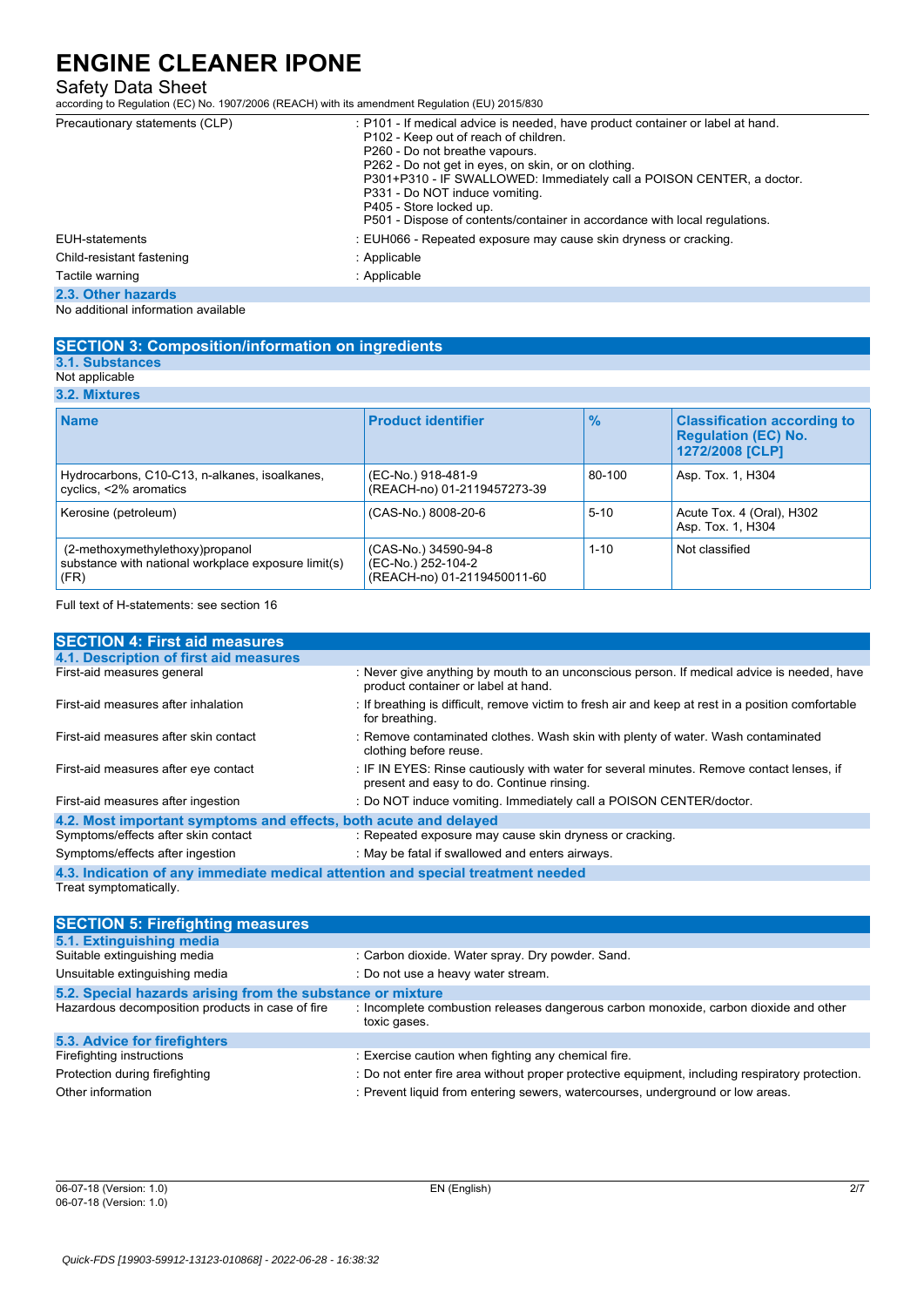## Safety Data Sheet

| raiviy Duiu Onovi<br>according to Regulation (EC) No. 1907/2006 (REACH) with its amendment Regulation (EU) 2015/830                                                                                        |                                                |                                         |                                                                      |                 |                         |                                                                                                 |  |
|------------------------------------------------------------------------------------------------------------------------------------------------------------------------------------------------------------|------------------------------------------------|-----------------------------------------|----------------------------------------------------------------------|-----------------|-------------------------|-------------------------------------------------------------------------------------------------|--|
| <b>SECTION 6: Accidental release measures</b>                                                                                                                                                              |                                                |                                         |                                                                      |                 |                         |                                                                                                 |  |
| 6.1. Personal precautions, protective equipment and emergency procedures<br>General measures                                                                                                               |                                                |                                         |                                                                      |                 |                         | : Evacuate area. Eliminate every possible source of ignition. Ensure adequate ventilation,      |  |
|                                                                                                                                                                                                            |                                                |                                         | proper protection.                                                   |                 |                         | especially in confined areas. Keep public away from danger area. Equip cleanup crew with        |  |
| 6.1.1. For non-emergency personnel<br>No additional information available                                                                                                                                  |                                                |                                         |                                                                      |                 |                         |                                                                                                 |  |
| 6.1.2. For emergency responders<br>No additional information available                                                                                                                                     |                                                |                                         |                                                                      |                 |                         |                                                                                                 |  |
| <b>6.2. Environmental precautions</b><br>Dike for recovery or absorb with appropriate material. Prevent entry to sewers and public waters. Notify authorities if liquid enters sewers or public<br>waters. |                                                |                                         |                                                                      |                 |                         |                                                                                                 |  |
| 6.3. Methods and material for containment and cleaning up                                                                                                                                                  |                                                |                                         |                                                                      |                 |                         |                                                                                                 |  |
| For containment<br>Methods for cleaning up                                                                                                                                                                 |                                                |                                         | : Recover the product with absorbent material.                       |                 |                         |                                                                                                 |  |
| 6.4. Reference to other sections                                                                                                                                                                           |                                                |                                         |                                                                      |                 |                         | : Clean up any spills as soon as possible, using an absorbent material to collect it.           |  |
| For further information refer to section 8: "Exposure controls/personal protection". For disposal of solid materials or residues refer to section 13:<br>"Disposal considerations".                        |                                                |                                         |                                                                      |                 |                         |                                                                                                 |  |
| <b>SECTION 7: Handling and storage</b>                                                                                                                                                                     |                                                |                                         |                                                                      |                 |                         |                                                                                                 |  |
| 7.1. Precautions for safe handling<br>Precautions for safe handling                                                                                                                                        |                                                |                                         | : Do not eat, drink or smoke when using this product.                |                 |                         |                                                                                                 |  |
| Hygiene measures                                                                                                                                                                                           |                                                |                                         |                                                                      |                 |                         | : Wash contaminated clothing before reuse. Always wash hands after handling the product.        |  |
| 7.2. Conditions for safe storage, including any incompatibilities                                                                                                                                          |                                                |                                         |                                                                      |                 |                         |                                                                                                 |  |
| Storage conditions                                                                                                                                                                                         |                                                |                                         | of frost. Keep away from heat.                                       |                 |                         | : Store in a dry place. Store in a closed container. Store in a well-ventilated place. Keep out |  |
| 7.3. Specific end use(s)<br>No additional information available                                                                                                                                            |                                                |                                         |                                                                      |                 |                         |                                                                                                 |  |
| <b>SECTION 8: Exposure controls/personal protection</b>                                                                                                                                                    |                                                |                                         |                                                                      |                 |                         |                                                                                                 |  |
| 8.1. Control parameters                                                                                                                                                                                    |                                                |                                         |                                                                      |                 |                         |                                                                                                 |  |
| (2-methoxymethylethoxy)propanol (34590-94-8)                                                                                                                                                               |                                                |                                         |                                                                      |                 |                         |                                                                                                 |  |
| France                                                                                                                                                                                                     |                                                | VME (mg/m <sup>3</sup> )                |                                                                      |                 | 308 mg/m <sup>3</sup>   |                                                                                                 |  |
| France                                                                                                                                                                                                     |                                                | VME (ppm)                               |                                                                      |                 | 50 ppm                  |                                                                                                 |  |
|                                                                                                                                                                                                            |                                                |                                         | Hydrocarbons, C10-C13, n-alkanes, isoalkanes, cyclics, <2% aromatics |                 |                         |                                                                                                 |  |
| France                                                                                                                                                                                                     |                                                | $VME$ (mg/m <sup>3</sup> )              |                                                                      |                 | 1200 mg/m <sup>3</sup>  |                                                                                                 |  |
| France                                                                                                                                                                                                     |                                                | VME (ppm)                               |                                                                      |                 | 184 ppm                 |                                                                                                 |  |
| Norway                                                                                                                                                                                                     |                                                | Grenseverdier (AN) (mg/m <sup>3</sup> ) |                                                                      |                 | $275$ mg/m <sup>3</sup> |                                                                                                 |  |
| Norway                                                                                                                                                                                                     |                                                | Grenseverdier (AN) (ppm)                |                                                                      |                 | 50 ppm                  |                                                                                                 |  |
| 8.2. Exposure controls                                                                                                                                                                                     |                                                |                                         |                                                                      |                 |                         |                                                                                                 |  |
| Hand protection:                                                                                                                                                                                           |                                                |                                         |                                                                      |                 |                         |                                                                                                 |  |
| Protective gloves                                                                                                                                                                                          |                                                |                                         |                                                                      |                 |                         |                                                                                                 |  |
| <b>Permeation</b><br>Thickness (mm)<br><b>Type</b><br><b>Material</b>                                                                                                                                      |                                                |                                         | <b>Penetration</b>                                                   | <b>Standard</b> |                         |                                                                                                 |  |
| Disposable gloves,<br>Reusable gloves                                                                                                                                                                      | Nitrile rubber (NBR)<br>$6$ ( $>$ 480 minutes) |                                         | 3 (> 0.65)<br><b>EN 374</b>                                          |                 |                         |                                                                                                 |  |
| Eye protection:                                                                                                                                                                                            |                                                |                                         |                                                                      |                 |                         |                                                                                                 |  |
| Eye protection should only be necessary where liquid could be splashed or sprayed                                                                                                                          |                                                |                                         |                                                                      |                 |                         |                                                                                                 |  |
| Skin and body protection:                                                                                                                                                                                  |                                                |                                         |                                                                      |                 |                         |                                                                                                 |  |
|                                                                                                                                                                                                            | Wear suitable protective clothing              |                                         |                                                                      |                 |                         |                                                                                                 |  |
|                                                                                                                                                                                                            | <b>Respiratory protection:</b>                 |                                         |                                                                      |                 |                         |                                                                                                 |  |
| Good ventilation of the workplace required                                                                                                                                                                 |                                                |                                         |                                                                      |                 |                         |                                                                                                 |  |
|                                                                                                                                                                                                            |                                                |                                         |                                                                      |                 |                         |                                                                                                 |  |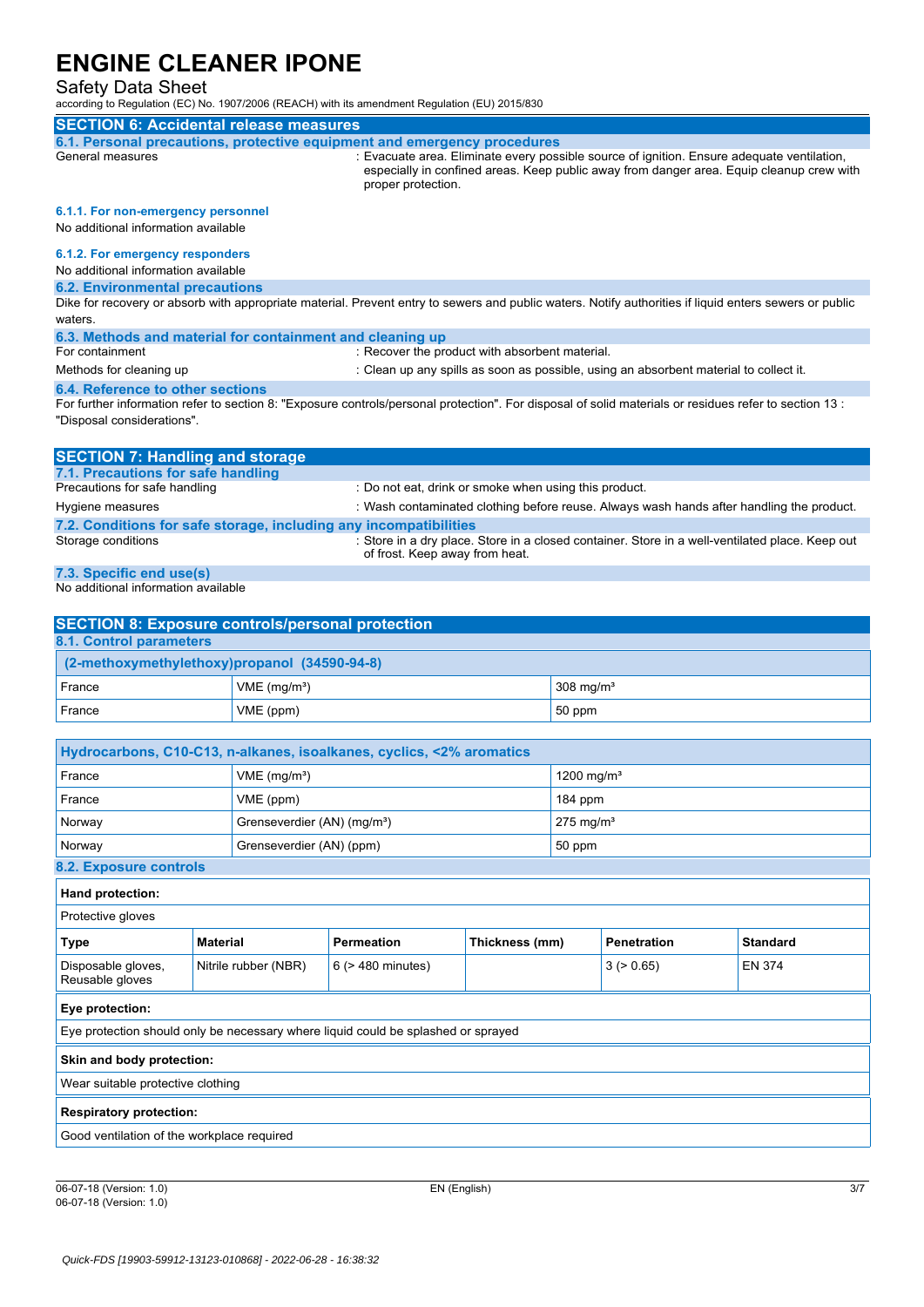Safety Data Sheet according to Regulation (EC) No. 1907/2006 (REACH) with its amendment Regulation (EU) 2015/830

### **Personal protective equipment symbol(s):**



| <b>SECTION 9: Physical and chemical properties</b>         |                                  |
|------------------------------------------------------------|----------------------------------|
| 9.1. Information on basic physical and chemical properties |                                  |
| Physical state                                             | : Liguid                         |
| Appearance                                                 | : clear.                         |
| Colour                                                     | : Yellow.                        |
| Odour                                                      | : No data available              |
| Odour threshold                                            | : No data available              |
| рH                                                         | : No data available              |
| Relative evaporation rate (butylacetate=1)                 | : No data available              |
| Melting point                                              | : No data available              |
| Freezing point                                             | : No data available              |
| Boiling point                                              | : No data available              |
| Flash point                                                | .64 °C                           |
| Auto-ignition temperature                                  | : No data available              |
| Decomposition temperature                                  | : No data available              |
| Flammability (solid, gas)                                  | : No data available              |
| Vapour pressure                                            | : No data available              |
| Relative vapour density at 20 °C                           | : No data available              |
| Relative density                                           | : No data available              |
| Density                                                    | : $0.79$ - $0.820^{\circ}$ C     |
| Solubility                                                 | : No data available              |
| Log Pow                                                    | : No data available              |
| Viscosity, kinematic                                       | : < 20,5 mm <sup>2</sup> /s 40°C |
| Viscosity, dynamic                                         | : No data available              |
| <b>Explosive properties</b>                                | : No data available              |
| Oxidising properties                                       | : No data available              |
| <b>Explosive limits</b>                                    | : No data available              |
| 9.2. Other information                                     |                                  |

No additional information available

| <b>SECTION 10: Stability and reactivity</b>          |
|------------------------------------------------------|
| <b>10.1. Reactivity</b>                              |
| Stable under normal conditions of use.               |
| <b>10.2. Chemical stability</b>                      |
| Stable under normal conditions.                      |
| 10.3. Possibility of hazardous reactions             |
| Not established.                                     |
| 10.4. Conditions to avoid                            |
| Heat. Open flame. Sparks. Water, humidity. Freezing. |
| 10.5. Incompatible materials                         |
| No additional information available                  |
| 10.6. Hazardous decomposition products               |

Incomplete combustion releases dangerous carbon monoxide, carbon dioxide and other toxic gases.

| <b>SECTION 11: Toxicological information</b> |                  |  |
|----------------------------------------------|------------------|--|
| 11.1. Information on toxicological effects   |                  |  |
| Acute toxicity (oral)                        | : Not classified |  |
| Acute toxicity (dermal)                      | : Not classified |  |
| Acute toxicity (inhalation)                  | : Not classified |  |
| (2-methoxymethylethoxy)propanol (34590-94-8) |                  |  |
| LD50 oral rat                                | $\le$ 5000 mg/kg |  |
| LD50 dermal rabbit                           | 9510 mg/kg       |  |
|                                              |                  |  |

06-07-18 (Version: 1.0) EN (English) 4/7 06-07-18 (Version: 1.0)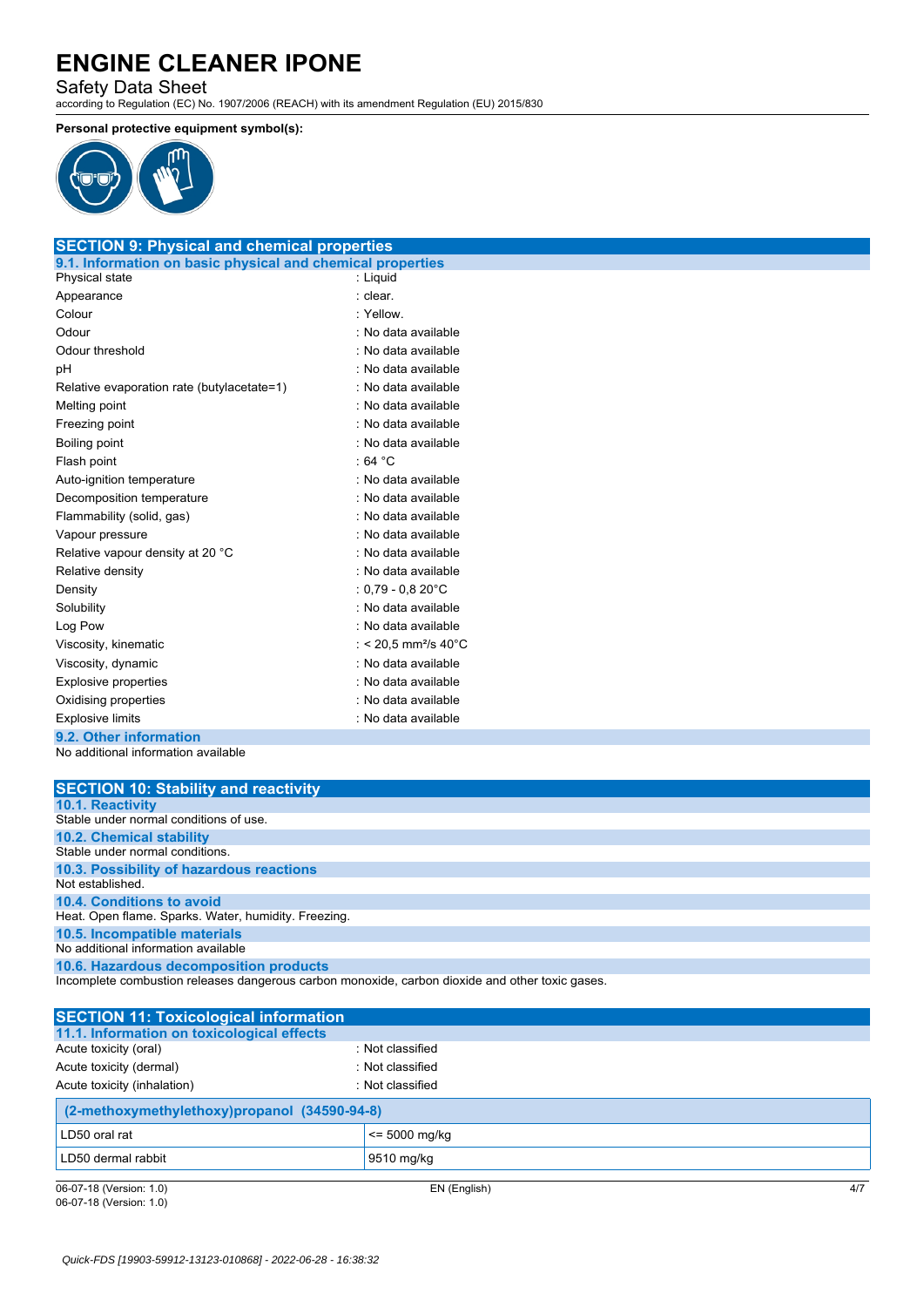Safety Data Sheet according to Regulation (EC) No. 1907/2006 (REACH) with its amendment Regulation (EU) 2015/830

LC50 inhalation rat (Vapours - mg/l/4h)  $\vert$  0 mg/l/4h

| Hydrocarbons, C10-C13, n-alkanes, isoalkanes, cyclics, <2% aromatics |                                                 |  |
|----------------------------------------------------------------------|-------------------------------------------------|--|
| LD50 oral rat                                                        | > 5000 mg/kg                                    |  |
| LD50 dermal rabbit                                                   | > 5000 mg/kg                                    |  |
| LC50 inhalation rat (mg/l)                                           | 4951 mg/m <sup>3</sup> 4 hours                  |  |
| Skin corrosion/irritation                                            | : Not classified                                |  |
| Serious eye damage/irritation                                        | : Not classified                                |  |
| Respiratory or skin sensitisation                                    | : Not classified                                |  |
| Germ cell mutagenicity                                               | : Not classified                                |  |
| Carcinogenicity                                                      | : Not classified                                |  |
| Reproductive toxicity                                                | : Not classified                                |  |
| STOT-single exposure                                                 | : Not classified                                |  |
| STOT-repeated exposure                                               | : Not classified                                |  |
| Aspiration hazard                                                    | : May be fatal if swallowed and enters airways. |  |
| <b>ENGINE CLEANER IPONE</b>                                          |                                                 |  |
| Viscosity, kinematic                                                 | $< 20.5$ mm <sup>2</sup> /s 40 $^{\circ}$ C     |  |

| <b>SECTION 12: Ecological information</b>    |                                                       |  |  |
|----------------------------------------------|-------------------------------------------------------|--|--|
| <b>12.1. Toxicity</b>                        |                                                       |  |  |
| Acute aquatic toxicity                       | : Not classified                                      |  |  |
| Chronic aquatic toxicity                     | : Not classified                                      |  |  |
| (2-methoxymethylethoxy)propanol (34590-94-8) |                                                       |  |  |
| LC50 fish 1                                  | > 1000 mg/l OECD 203                                  |  |  |
| EC50 Daphnia 1                               | 1919 mg/l OECD 202 (Daphnia magna)                    |  |  |
| $EC50$ 72h algae (1)                         | 6999 mg/l                                             |  |  |
| $EC50$ 96h algae (1)                         | > 969 mg/l OECD 201 (Pseudokirchneriella subcapitata) |  |  |

| Hydrocarbons, C10-C13, n-alkanes, isoalkanes, cyclics, <2% aromatics |               |  |
|----------------------------------------------------------------------|---------------|--|
| LC50 fish 1                                                          | $> 1000$ mg/l |  |
| EC50 Daphnia 1                                                       | $> 1000$ mg/l |  |
| $EC50$ 72h algae $(1)$                                               | $> 1000$ mg/l |  |
| 12.2. Persistence and degradability                                  |               |  |
| (2-methoxymethylethoxy)propanol (34590-94-8)                         |               |  |
| Biodegradation<br>75 % OECD301F                                      |               |  |

| Hydrocarbons, C10-C13, n-alkanes, isoalkanes, cyclics, <2% aromatics |              |
|----------------------------------------------------------------------|--------------|
| Biodegradation                                                       | 80 % 28 days |
| 12.3. Bioaccumulative potential                                      |              |
| (2-methoxymethylethoxy)propanol (34590-94-8)                         |              |
| Bioconcentration factor (BCF REACH)                                  |              |
| 12.4. Mobility in soil                                               |              |
| (2-methoxymethylethoxy)propanol (34590-94-8)                         |              |
| Log Koc                                                              | 0,28         |
| 12.5. Results of PBT and vPvB assessment                             |              |
| No additional information available                                  |              |
| 12.6. Other adverse effects                                          |              |

No additional information available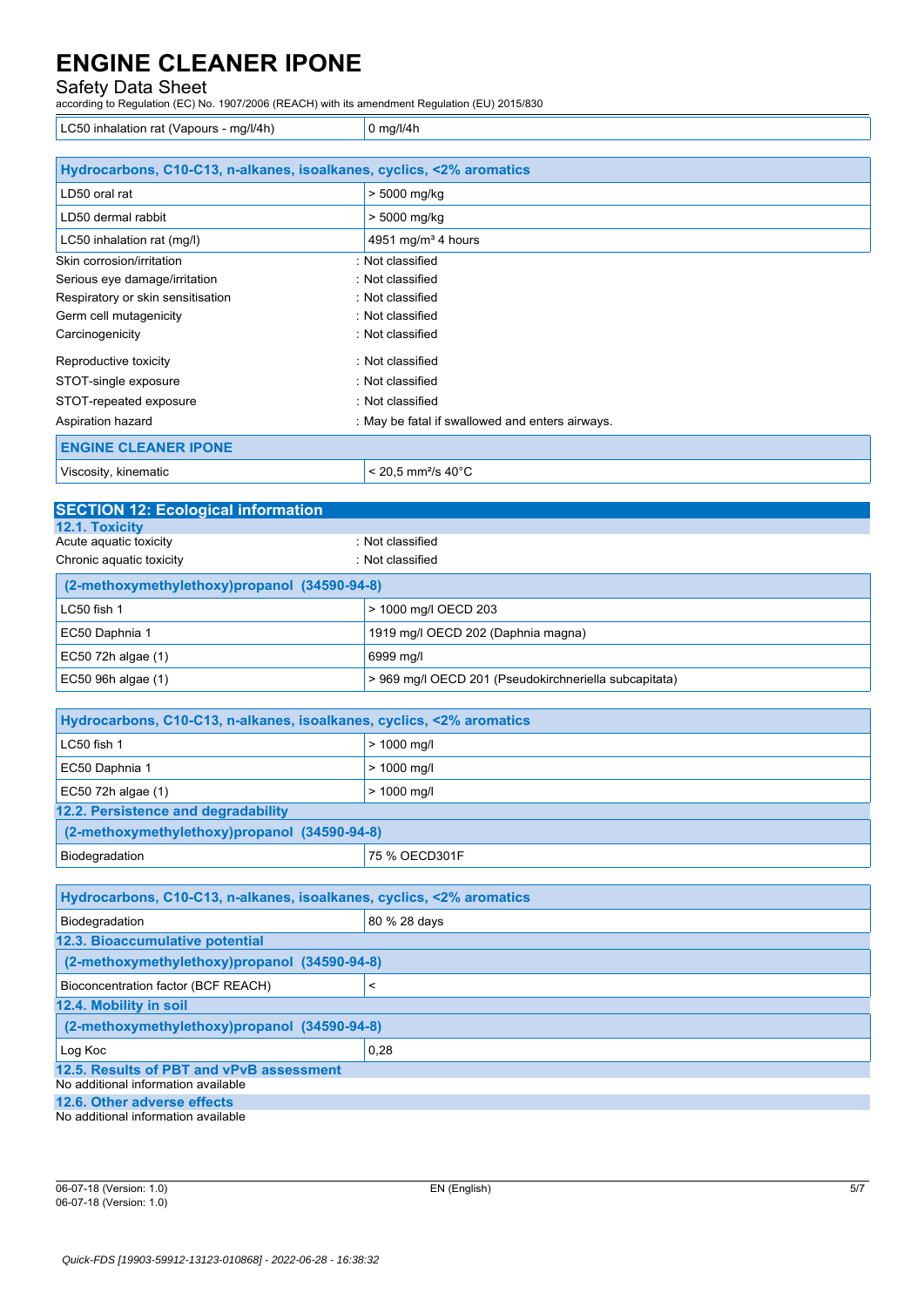### Safety Data Sheet

according to Regulation (EC) No. 1907/2006 (REACH) with its amendment Regulation (EU) 2015/830

# **SECTION 13: Disposal considerations**

# **13.1. Waste treatment methods**

: Do not discharge into drains or the environment.

Product/Packaging disposal recommendations : Collect all waste in suitable and labelled containers and dispose according to local legislation.

Ecology - waste materials **interpretent into the environment.** : Do not discharge the product into the environment.

#### **SECTION 14: Transport information** In accordance with ADR / RID / IMDG / IATA / ADN

| <b>ADR</b>                             | <b>IMDG</b>   | <b>IATA</b>   | <b>RID</b>    |
|----------------------------------------|---------------|---------------|---------------|
| 14.1. UN number                        |               |               |               |
| Not regulated                          | Not regulated | Not regulated | Not regulated |
| 14.2. UN proper shipping name          |               |               |               |
| Not regulated                          | Not regulated | Not regulated | Not regulated |
| 14.3. Transport hazard class(es)       |               |               |               |
| Not regulated                          | Not regulated | Not regulated | Not regulated |
| 14.4. Packing group                    |               |               |               |
| Not regulated                          | Not regulated | Not regulated | Not regulated |
| <b>14.5. Environmental hazards</b>     |               |               |               |
| Not regulated                          | Not regulated | Not regulated | Not regulated |
| No supplementary information available |               |               |               |

**14.6. Special precautions for user**

**Overland transport**

Not regulated

**Transport by sea**

Not regulated

**Air transport**

Not regulated

**Rail transport**

Not regulated

**14.7. Transport in bulk according to Annex II of Marpol and the IBC Code** Not applicable

### **SECTION 15: Regulatory information**

**15.1. Safety, health and environmental regulations/legislation specific for the substance or mixture**

#### **15.1.1. EU-Regulations**

Contains no REACH substances with Annex XVII restrictions Contains no substance on the REACH candidate list

Contains no REACH Annex XIV substances

| Detergent Regulation: Labelling of contents: |          |  |
|----------------------------------------------|----------|--|
| <b>Component</b>                             |          |  |
| aliphatic hydrocarbons                       | $>=30\%$ |  |
| aromatic hydrocarbons                        | 5-15%    |  |
| Directive 2012/18/EU (SEVESO III)            |          |  |

#### **15.1.2. National regulations**

| ×<br>×<br>ł<br>۰, |
|-------------------|
|-------------------|

| 06-07-18 (Version: 1.0)                                                        | EN (English)                                                                                         | 6/7 |
|--------------------------------------------------------------------------------|------------------------------------------------------------------------------------------------------|-----|
| 12th Ordinance Implementing the Federal<br>Immission Control Act - 12. BlmSchV | : Is not subject of the 12. BlmSchV (Hazardous Incident Ordinance)                                   |     |
| Reference to AwSV                                                              | : Water hazard class (WGK) 3, severe hazard to waters (Classification according to AwSV,<br>Annex 1) |     |
| Germany                                                                        |                                                                                                      |     |
| Occupational diseases                                                          | : RG 84 - Affections engendrées par les solvants organiques liquides à usage professionnel           |     |
| .                                                                              |                                                                                                      |     |

06-07-18 (Version: 1.0)